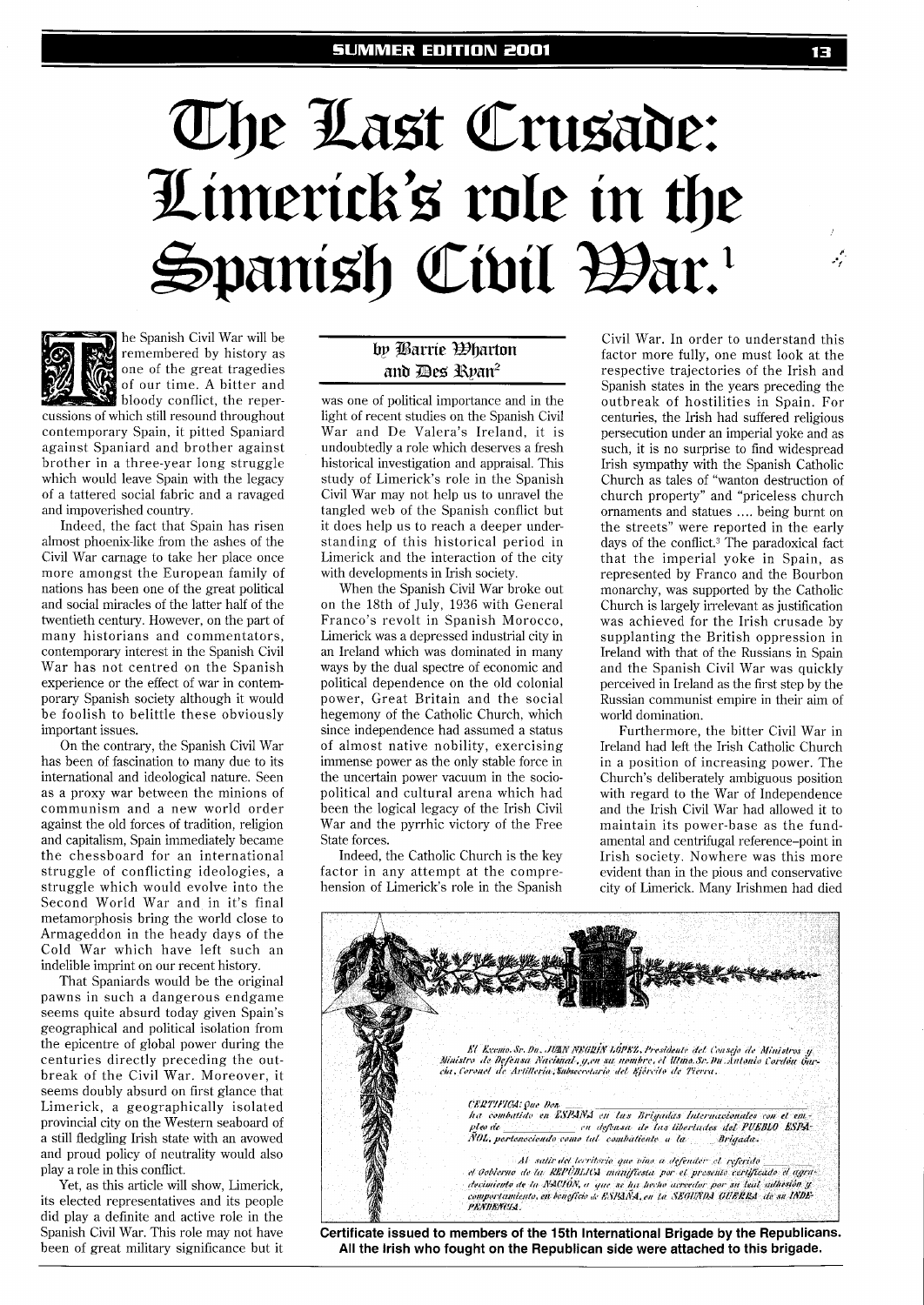in the preceding years over what would become in time an empty oath of allegiance, but there is no doubt that Church backing for a military cause could, if properly orchestrated, be a much stronger rallying cry.

This crusader mentality was endemic in Irish society and was used by both political factions after the Irish Civil War as a unifying beacon for Irish society. In later years, this mentality would find a more peaceful outlet in missionary activities but in 1936, from the moment the Spanish nationalist struggle was supported from the Irish pulpit, it was no surprise to find that Irishmen would be willing to sacrifice their lives on a foreign battlefield in order to support those who opposed the forces which this pulpit represented.

It could even be argued that English dominance of the Crusades of the Middle Ages through figures such as Richard the Lionheart, etc was in fact a historical anomaly and that Ireland and Spain, given their respective historical trajectories and processes of nation-building, were far more qualified as crusader nations. In many ways, Gen. O'Duffy's Irish Brigade was thus a logical development in the Spanish conflict and simply an Irish response, although markedly inferior from a numerical point of view, to the ill-fated Spanish Armada of 1588.

As has already been stated in this article, the Spanish Civil War quickly became an international war of perceived ideological differences; left versus right, old versus new, them against us. Here, it is fundamental to state that the majority of the nationalist Irish volunteers in the Irish Brigade and for the purposes of this article, those from Limerick, showed very little ideological conviction with regard to the conflict. Most were neither supporters of Fascism or advocates of lay Catholic organisations such as Opus Dei. Neither were they the victims of the economic depression which had blighted 1930's Ireland. In fact, amongst the fifty plus Limerick volunteers, only one, Pat Coffey from the Sandmall, was unemployed at the time, well below the national average. Furthermore, we also know that Coffey was a prominent athlete and was unmarried.

The Limerick and Irish volunteers on the Nationalist side were simply soldiers of the cross answering the call of the pulpit. The question of adventure is also one which must not be disregarded completely, but the over-riding factor was undoubtedly the call of the Catholic Church and the pastoral letters of the Irish bishops were far more significant in sending the volunteers to Spain than any ideological pamphlets or convictions.

On the republican side, the position was markedly different, with volunteers for the International Brigades generally being card-carrying members of Communist Parties with deep ideological convictions about the significance of the Spanish conflict. However, in a Limerick dominated by the Catholic Church, their numbers were small. Efforts had been made to equate the situation of Ireland with that of Cataluña under Madrid dominance and in 1932, De Valera had written to Juan Fabregas, later to be the Catalan Councillor for Economics stating that "the desire for liberty and independence" of the Catalan people had "the warmest sympathy of the Irish people and their President".<sup>4</sup> Yet, the call of the Church was far stronger and by 1936, there was no government support for the democratically-elected Republican Government in Madrid and the civic reception granted by the Lord Mayor of Dublin, Alfie Byrne, to O'Duffy's brigade on their return from Spain was another tacit reminder of where the power really lay in Irish society.

However, Frank Ryan from Elton in Knocklong was to become perhaps the most famous Irish combatant in the Spanish Civil War and his imprisonment by Francoist forces earned considerable coverage in the local and national press. Jim Woulfe from Newcastle West was another Republican volunteer. A cardcarrying Communist Party member who had emigrated to Canada, he was tragically killed in the Battle of Belchite on the Aragon Front on September 3rd, 1937. Gerrard Doyle, a Sexton Street C.B.S. student from Limerick who had worked on the Shannon Scheme from 1927-29 before emigrating to England, was another Limerickman who fought on the Republican side. He had joined the Communist Party in Birmingham in 1936 and he was imprisoned in Spain after his capture on the Jarama Front in March, 1938. The *Limerick Leader* of Oct. 27th, 1938 reports how he had been later freed from the nationalist concentration camp of San Pedro de Cardena in the Francoist heartland of Burgos.

The role of the Republican volunteers from Limerick in the Spanish Civil War should never be ignored or belittled, but from an objective perspective, one must point out that their numbers were greatly inferior to the Limerickmen who enlisted and fought in O'Duffy's Irish Brigade. Indeed, the fifty Limerickmen who fought in O'Duffy's 600-700 strong battalion made up one of the largest single contingents from any Irish region and this reinforces Limerick's 1930's reputation as a bastion of church power and conservatism.

The Limerick volunteers in O'Duffy's Nationalist Irish Brigade were recruited in the late summer and autumn of 1936. A mixture of city-dwellers and residents of towns such as Knocklong and Rathkeale in the rich agricultural hinterland of the Golden Vale, they were in many ways a motley crew which stands in stark contrast to the politically-motivated profile of the Republican volunteers.

As already stated, only one, Pat Coffey from the Sandmall, was unemployed. Most were single and most were under the age of thirty with little military experience. Their addresses in Limerick were varied but William St, the Garryowen area and Roxboro appear several times. Paul

Sheehy from Garryowen, John Quilty from Lisnagry and Thomas Fennel1 from Rathkeale were all the sons of publicans and the profile of the volunteers was definitely not one of poverty. William McSweeney from Rathuard was an electrician while the Fitzgerald brothers, Frank and Seán, although originally from Cappagh in Waterford, were later to become prominent in Limerick business' circles with Frank purchasing a shop on  $\epsilon$ the Ennis Road and Sean setting up the<sup>\*\*</sup> first car-hire business in Limerick.

The aforementioned religious aspect of the conflict is reiterated by the presence of P.J. Cleary from William Street, who would later become a Franciscan, and Pat Heaphy from Scarteen near Knocklong, who was training to be a priest with the Oblate Fathers when he enlisted in O'Duffy's Brigade. Of significance, Heaphy never completed his religious studies and joined the R.A.F. in World War Two before eventually settling down to work as a bank clerk in England. He is buried in Emly.

The youngest volunteer in the Irish Brigade was also a Limerickman, Christopher Whelan from O'Connell Avenue, who was the drummer-boy for O'Duffy's battalion. He was personally presented to General Franco in Spain and later became a successful building contractor in Limerick.

The profile of the Limerick volunteers is thus a kaleidoscopic one but on the passenger lists of the S.S. Ardeola and S.S. Urun which brought the Limerickmen to Spain via Portugal, one finds several common trends. All were Catholics and most seem to have come from respectable and relatively prosperous backgrounds. There is a mixture of former National Army servicemen such as William Delaney from Ballycurrane and Catholic Boy Scouts alongside tradesmen and the enigmatic Christopher O'Sullivan from Nicholas St., whose wife never knew he had been in Spain, but the common bond between them was their belief in Cardinal McRory's pastoral letter of Oct. 18th, 1931, which had been read at all masses in every church in Ireland and which called for "a Great Crusade".

This was the predominant reason why these volunteers enlisted in O'Duffy's Brigade and as the S.S. Urun left Galway harbour on Dec. 15th, 1936, the volunteers sang on deck "Faith of our Fathers" to the waving contingent on the quayside which had come to see them off. Many would have read Aodh de Blacam's pamphlet from the Irish Messenger Office, "For God and Spain; the Truth about the Spanish Civil War" and once this pamphlet received the *Imprimi Potest* of the primate of Ireland in Oct., 1936, the crusade had begun. It had taken over 350 years but the Spanish Armada was now travelling in the opposite direction and once again as the Bishop of Elphin would point out, it was "not a war between royalists and republicans.. ..not a war between rich and poor.. ..it is a war between Christ and anti-Christ".<sup>5</sup>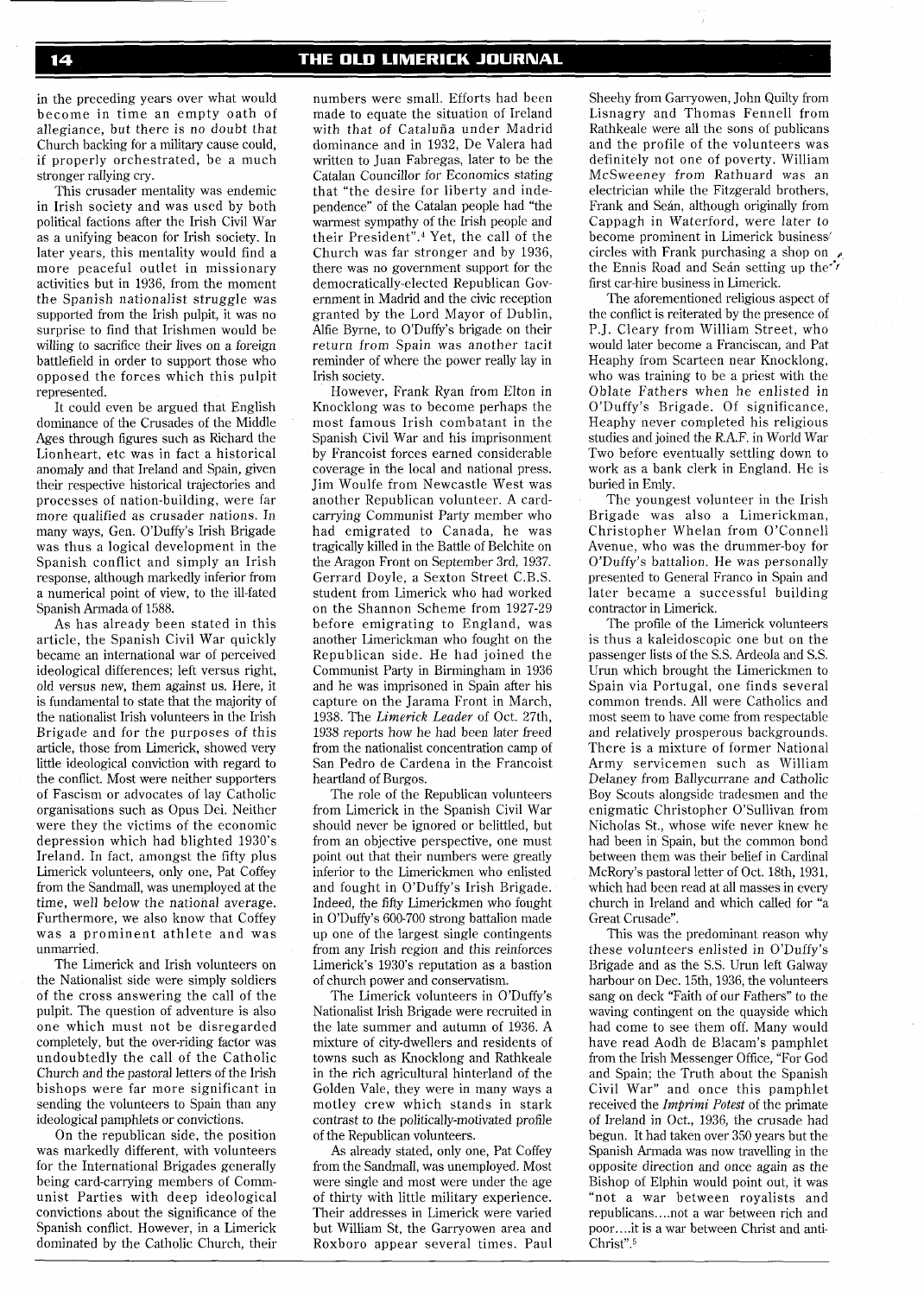

**Frank Ryan with Ernest Hemingway outside Madrid, December 1937.** 

The Limerick volunteers in O'Duffy's Brigade left Ireland in December, 1936. J. Ryan, who was in charge of recruitment of the Irish Brigade in Limerick addressed the first contingent before departure. The *Limerick Chronicle* of Dec. 19th, 1936, reports his description of the volunteers as "true soldiers of the cross.. .and apostles to a foreign land .... whose wounds for Christ the King will one day be the trophies of their victory". In conclusion, Ryan stated to the eager contingent how they were "a credit to the old Catholic city of Limerick, to the Catholic Church and to their country".

The actual military contribution of the Irish Brigade was in fact minimal. On arrival in Lisbon, they were despatched to Caceres in Extremadura, an area which had seen some of the bloodiest fighting and massacres in the war. Their lack of training and the leadership of the increasingly megalomaniac O'Duffy hampered any serious Irish involvement in military manoeuvres, but their contribution was always going to be far more propagandist than in the trenches.

Strangely, the Spanish Republican forces "had a whole-hearted respect for the Irish Brigade" as was reported in the 22nd June, 1937, edition of the *Limerick Chronicle,* but this was due to the fact that

a 60-strong group of Irish Republican volunteers had routed the far numerically superior 7th Bandera of the Francoist forces and they erroneously equated the military skills of their Irish comrades with that of their countrymen in the Francoist ranks.

On his return to Ireland, Sgt. Paul Sheehy of Garryowen spoke primarily of Irish cooperation with the ultra-Catholic requetés or Carlist troops from Navarra and the *Limerick Chronicle* of 22nd June, 1937, reports how Sheehy declared that the Carlists were "the finest soldiers anyone could meet and treated the members of the Brigade as brothers". He continues to say how "every morning, they had mass about 8:30 celebrated by a Carlist priest, Father Alonso". Indeed, the Church of Santo Domingo in Caceres had a special plaque erected that is still there today and which commemorates the devout nature of the Irish Brigade who used to pray there.

The Limerick volunteers of the Irish Brigade left Lisbon for Dublin with their fellow combatants on June 19th, 1937. They had seen real battle action and had been mostly involved in skirmishes and cleaning-up operations after the Madrid offensive. On arrival at Alexandra Basin in Dublin on 22nd June, 1937, the Irish

Brigade was met by a large crowd with a significant police presence which was due to fears of O'Duffy's capacity to arouse political unrest. Once again, they sang "Faith of our Fathers" before departing for a civic reception in the Mansion House which had been granted by the Lord Mayor of Dublin, Alfie Byrne.

In the days that followed, the Limerick volunteers gradually returned home and on June 28th, 1937, the *Limerick Leade~*  published a letter from the legendary Willie Whack Gleeson from Mary St. who spoke of the "brave men who represented Limerick on the Madrid front" and "who have returned home victorious and unscathed and stronger in the Faith of our forefathers due no doubt to the cause in which those 'Soldiers of the Cross' enlisted". Gleeson's sentiments and his call for employment for the ex-volunteers was echoed by the Catholic Church and officialdom. Indeed, it was the Bishop of Limerick who had pointed out in his pastoral letter of February 7th, 1937, how "the Christian nations of Europe were not united as one man against the spirit that emanates from Moscow and Madrid" and there was little sympathy for the besieged civilians in Madrid and the food shortages which were threatening to bring famine to parts of Republican Spain.

It is pertinent to point out that there had been anti-Blueshirt riots in Limerick in August, 1933 and that there were several clerics, such as Fr. Michael O'Flanagan, who championed the Republican cause but on the whole, Limerick in the 1930's was a bulwark of Catholic hegemony even within an Irish context and the actions of Limerick Corporation in 1939 bear tacit witness to this.

After the return of O'Duffy's volunteers to Limerick in the summer of 1937, the war dragged on in Spain. Newspaper coverage continued but the worsening political situation in the rest of Europe began to take prominence.

On the Republican side, there were reports on the release of Gerrard Doyle along with the normal despatches. The Elton volunteer, Frank Ryan, still remained incarcerated and on March 25th, 1939, the *Limerick Chronicle* published a letter to the editor from the Frank Ryan Release Committee but there was no editorial response even though the war would end only five days later with Franco's forces finally entering Madrid and the capitulation of the Republican forces.

Limerick's last act in the Spanish Civil War had taken place a couple of months previously as it became the first city in Ireland to recognise Franco's new nationalist government on the capture of Barcelona in January, 1939. The *Limerick Chronicle* of January 28th, 1939, reports how at a meeting "Limerick Corporation congratulated General Franco on the capture of Barcelona and on his fight for Christianity and freedom and requested the Government to recognise the administration of the Patriot Leader". The records show that Mr. J. Dalton proposed this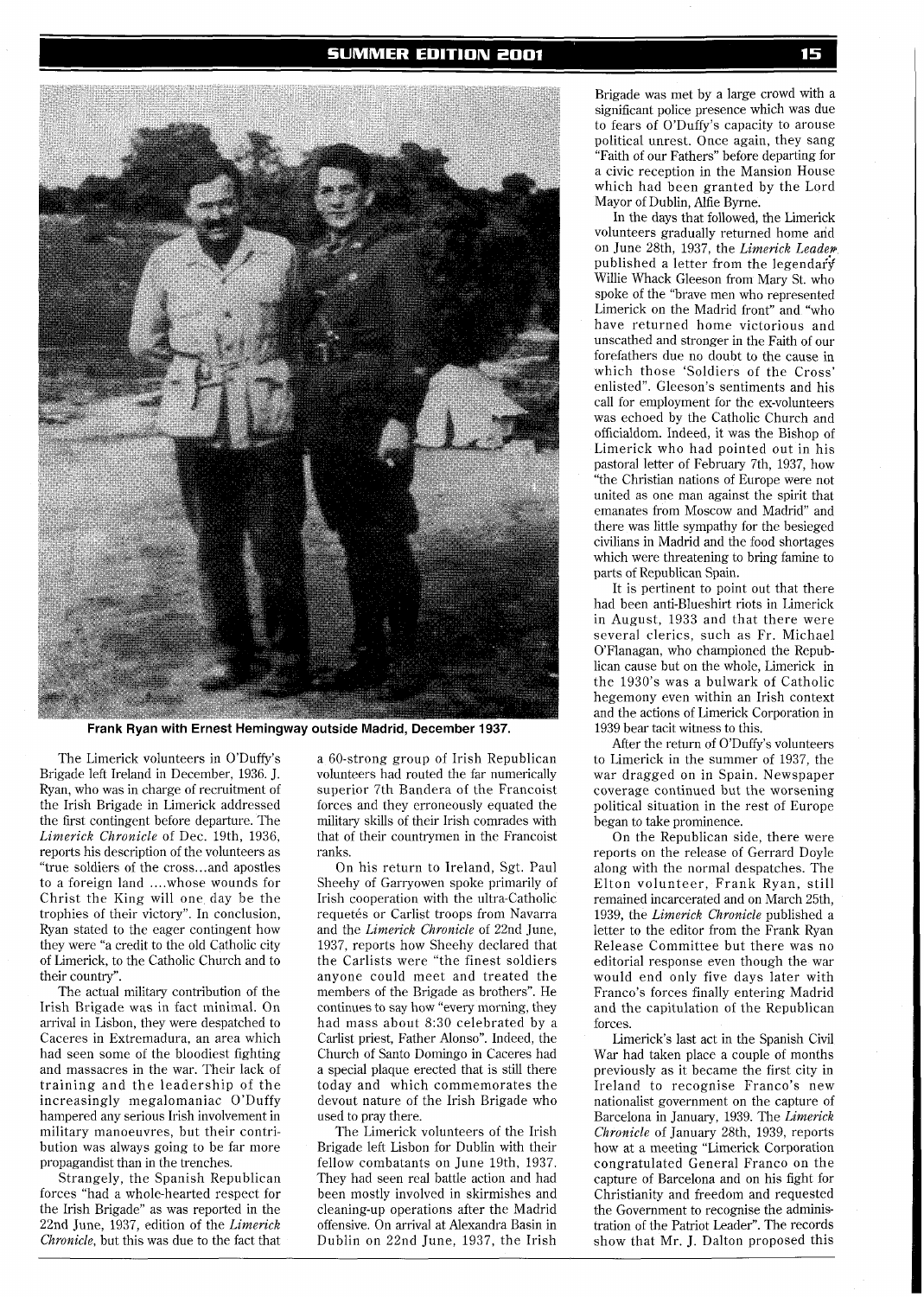## THE OLD LIMERICK JOURNAL

1F



### **Management and Communication Communication** NOTES OF THE WEEK

THE farce of Non-Intervention in<br>Spain has been carried another step span has been carried the price, puppet of the<br>Fascist powers, is now facilitated by<br>being assured that the Spanish

rasist powers, is now metallog assumed that the Spanish<br>poople, on whom he wages war, will<br>be denied reinforcements of men and<br>nutritions, while Italy and Germany<br>continue to supply his own needs.<br>Spanish war deserves to b is also helping to starve out the<br>Spanish people. English warships<br>are sent out to Spanish waters, not<br>to protect British shipping, but to<br>prevent it from going to Spanish<br>Government perts. Franco could not<br>enforce a block

# A Coronation

**Warning**<br>
RESPECTABILITY is all agog in<br>
Denoman for the Coronation in<br>
London. Northern Irish workers are<br>
even less enthusiastic than their<br>
Southern comrades. In Belfast and Southern cornradion Day means a holi-<br>Derry, Coronation Day means a holi-<br>day---in most cases without pay. A<br>holiday without pay in Dublin will

notaty without by all business campaign<br>to whip up loyal feelings, is—under<br>the circumstances—understandable. There is just a danger that such<br>papers, in giving exaggerated reports papers, an event sympathies in Ireland,<br>may betray their Irish friends. In<br>Dublin and Cork, certain large stores

#### BELTON PAYS UP!

THE building workers have I won a victory over Mr.<br>Patrick Belton, T.D., house<br>Builder and leader of the<br>Christian-Front." Belton-agreed **Patrick**<br>|-<br>| builder<br>| a cu to pay the 3d, per hour increase<br>for all workers, but on last for an workers, out on task<br>week-end, pay-day, he only paid<br>the skilled workers the increase,<br>leaving out the labourers. The<br>enite workers struck work with<br>the result that Mr. Belton paid

have-as yet discreetly-stocked<br>monarchist emblems, hoping for the demand the newspapers say is there.<br>In the interests of peace, we hope<br>these stores and their potential Coro-<br>nation clientele will avoid angering

nation clientele will avoid angering<br>the prople.<br>The mass of people, North and<br>South, and a goodly number in Bri-<br>tain itself, see through these displays<br>and realise they are just occasions<br>for Imperialist propaganda in th terests of Big Biusiness. We are glad to<br>note that Labour and anti-Imperialist<br>demonstrations have been arranged<br>for Dublin and that Northern<br>workers will ensure the Craigavon,<br>Baldwin and Co., will not use the<br>Coronation political fortunes.

May 12 has another significance

for us. It is the Anniversary of the<br>execution of James Connolly, Irish<br>Socialist leader.

# Bewley's Berlin

Blunder<br>
MR. DE VALERA must be em-<br>
barrassed at Minister Bewley's<br>
recent pro-Nazi speech, but if he recommunished in the communished and the communished in the communished in the communished in the communished in the communist of the communist of the communist of the communist of the communist of the communist of the commu the has made exceuse for Mr. Bewley<br>who, he said was merely being<br>"courteous." He denied Labour<br>teader Notton's assertion that Mr.<br>Bewley's speech "grossly misrepre-<br>sented the position of the Irish people sended the position of the Irish people<br>and was calculated to cause the<br>opinion that a section of them en-<br>dorsed the policy of religious presecu-<br>dorsed the policy of religious presecu-<br>in carried out in Germany."<br>Now if

toral letter results.

oral externations: Mr. Bewley is<br>no fit representative of any section<br>of our people. The only amende<br>honorable for this insult to Ireland is his recall from Berlin.

#### **Support the Building** Workers'

THE sloppage in the Building in-<br>dustry in Dublin and Cork is the most thorough-going strike seen in<br>these cities for a long time.<br>Labourers, plumbers, bricklayers,<br>plasterers, painters, carpenters; all are united in a common front to enforce redress for acute grievances<br>covering wages, hours and conditions<br>of work.

The men want the restoration of the Hd. taken from them in 1931 plus<br>2d, per hour increase. They want a<br>40 hour week. They are pressing for<br>an agreement covering the vexed<br>usus more between the state and travel-<br>usus more from the state and travelling money.<br>Upwards of 100 firms outside the

Federation have signed agreements<br>with the Building Trades Group for<br>3d, per hour increase. This reprewith the Building Trades Group for Sal, per hour interesse. This reports and the establishment in principle of the workers and the establishment in principle of the ord solid solid and for order solid and solid and solid

#### A National Issue

THE employers are making the issue<br>a mational one. The Snorstat Federation is called in. It is high<br>time the workers made a similar<br>move. The whole Trade Union



TO the lasting shame of the Catholic clear as press has thundered forth the lie that Fascist General Franco fights for called the called the second the called the called the Catholicism, in Spain. The truth is<br>that the Catholic Church is divided,

the Hierarchy, and some priests sup-<br>porting Fascism; many poorer priests<br>standing by the people.

stating by the polities in the above picture<br>together with their priests, are fight-<br>ing AGAINST Fascism. Irish daily the average have not published this,<br>newspapers have not published this,<br>or similar, photos, and have glossed<br>over, or suppressed, verified reports<br>of the nurder of anti-Fascist priests

movement needs to speak in solidarity<br>with the building workers. Messrs.<br>Crampton and friends should be left<br>under no illusion that the "starve under no illusion that the "starve<br>them out" tacite will work. Resolutions pledging financial and moral<br>support should be forthcoming from<br>every Union branch and Trades Count-<br>cil from Belfast and Derry to Dublin<br>and Cork. and Cork. And in luce of the imagin-<br>tude of the issues involved and the<br>policy of the Government, the Trades<br>Union Congress should come forth<br>with a call to all Unions for support<br>if the victory

with a can co an onload server.<br>
iil victory.<br>
By such action the Employers will<br>
be brought to heel, the struggle<br>
shortened and victory ensured,

CORRESPONDENTS : NOTE<br>WARNING AT BOTTOM OF COL.<br>1, PAGE 5.

in Spain, and the bombing, by Fran-

in Spain, and the bonuous, by run-<br>co's air-planes, of Churches and<br>Convents with resultant easualties<br>among priests and nuns.<br>And because the Justi DEMOCRAT<br>dares tell the truth on Spain, because<br>it dare shows that Bishop n trace shows have the same as newspaper-kings can tell lies--and<br>are telling lies about Spain--it has<br>to face the full fury of discomfited<br>Fascists and pro-Fascists, elerical as<br>all as has well as lay.<br>Micady, it has been decided that

Already, it has been decided that<br>the paper that tells the truth must be<br>suppressed. So, a campaign is a<br>foot to boyeoft the linear Deavencar and<br>its printers. Newsagents have been<br>varied not to stock this paper.<br>People wh where.

So be it. We can fight in that sort<br>f a war too. And, we won't be beaten.

heaten, and you, reader, will you play<br>your part? Push the sales of this<br>paper. Get us new readers, new<br>agents. Give your custom to the<br>newsagents who slock the IRISH DEMOCRAT.

Subscribe to our Defence Fund. Send a subscription, no matter how<br>small, and thus ensure the existence

of an numuzzled press.<br>
And-ven if we do give this free<br>
and, to our printers—we ask you to<br>
send your printing orders to them. Nou will get your work done quickly,<br>efficiently and at a moderate cost by<br>leish Trade Union Labour.<br>Against the Fascists! For a free

press! Get to work now!

The Irish Democrat, 27 April 1937 - Socialist Newspaper produced by Peadar O'Donnell 1937-38.